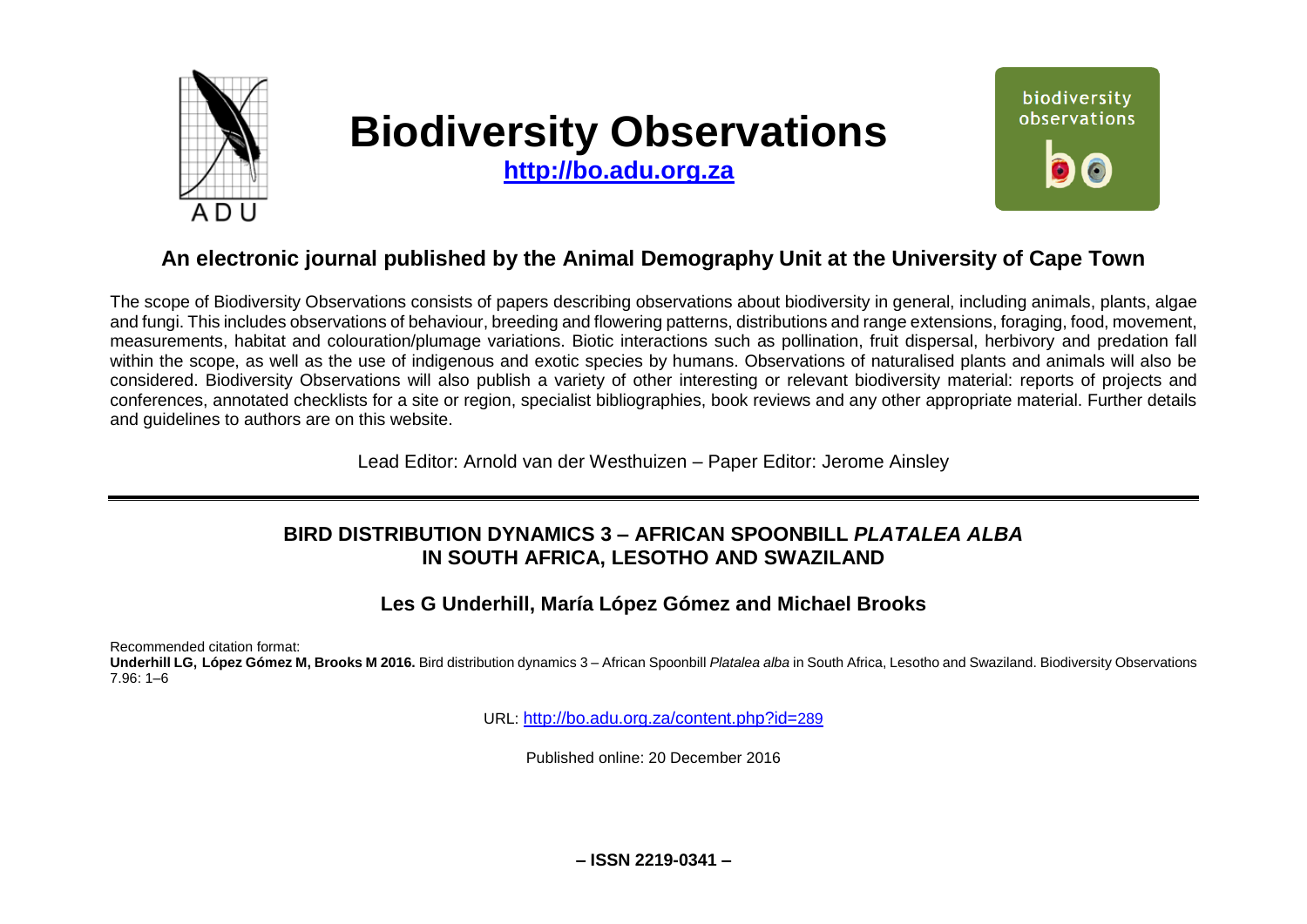## **BIRD DISTRIBUTION DYNAMICS BIRD DISTRIBUTION DYNAMICS 3 – AFRICAN SPOONBILL** *PLATALEA ALBA*  **IN SOUTH AFRICA, LESOTHO AND SWAZILAND**

*Les G Underhill1\* , María López Gómez1,2 and Michael Brooks<sup>1</sup>*

<sup>1</sup>Animal Demography Unit, Department of Biological Sciences, University of Cape Town, Rondebosch, 7701 South Africa

<sup>2</sup>Global Training Programme, University of the Basque Country, Gipuzkoa Campus, Donostia, San Sebastián, 20018 Spain

Email: les.underhill@uct.ac.za

This is the third paper of the new series on bird distribution dynamics in *Biodiversity Observations.* The first two papers dealt with the Hamerkop *Scopus umbretta* and the Maccoa Duck *Oxyura maccoa* (Underhill & Brooks 2016c, d). The objective of this series is to report on the ranges of bird species as revealed by the Second Southern African Bird Atlas Project (SABAP2, 2007 onwards) and to describe how their ranges have changed since the first bird atlas (SABAP1, mainly 1987–1991), about two decades apart.

This series of papers is also made feasible by the development of two new standards for the presentation of maps, firstly pentad-scale distribution maps derived from SABAP2 data, and secondly rangechange maps showing how distributions have changed between SABAP1 and SABAP2 (Underhill & Brooks 2016a, b). Because the papers in this series use these two new maps, the rules for interpretation are not provided in detail in each paper in this series.

This paper deals with the African Spoonbill *Platalea alba* (Figure 1)*.*  The threat status of this species is given as "Least Concern" (Taylor et al. 2015).

*Figure 1. African Spoonbills, Intaka Island, Century City, Cape Town. BirdPix section of the ADU Virtual Museum. Photographer © Fanie Rautenbach. (See http://vmus.adu.org.za/?vm=BirdPix-262)*

#### **African Spoonbill** *Platalea alba*

The global range of the African Spoonbill is Africa south of the Sahara Desert and Madagascar. Usually, just a single bird or a small flock are encountered. It is unmistakable and conspicuous. It forages in shallow aquatic habitats and is most frequently encountered in freshwater wetlands: marshes, pans, temporary flooded grassland, floodplains,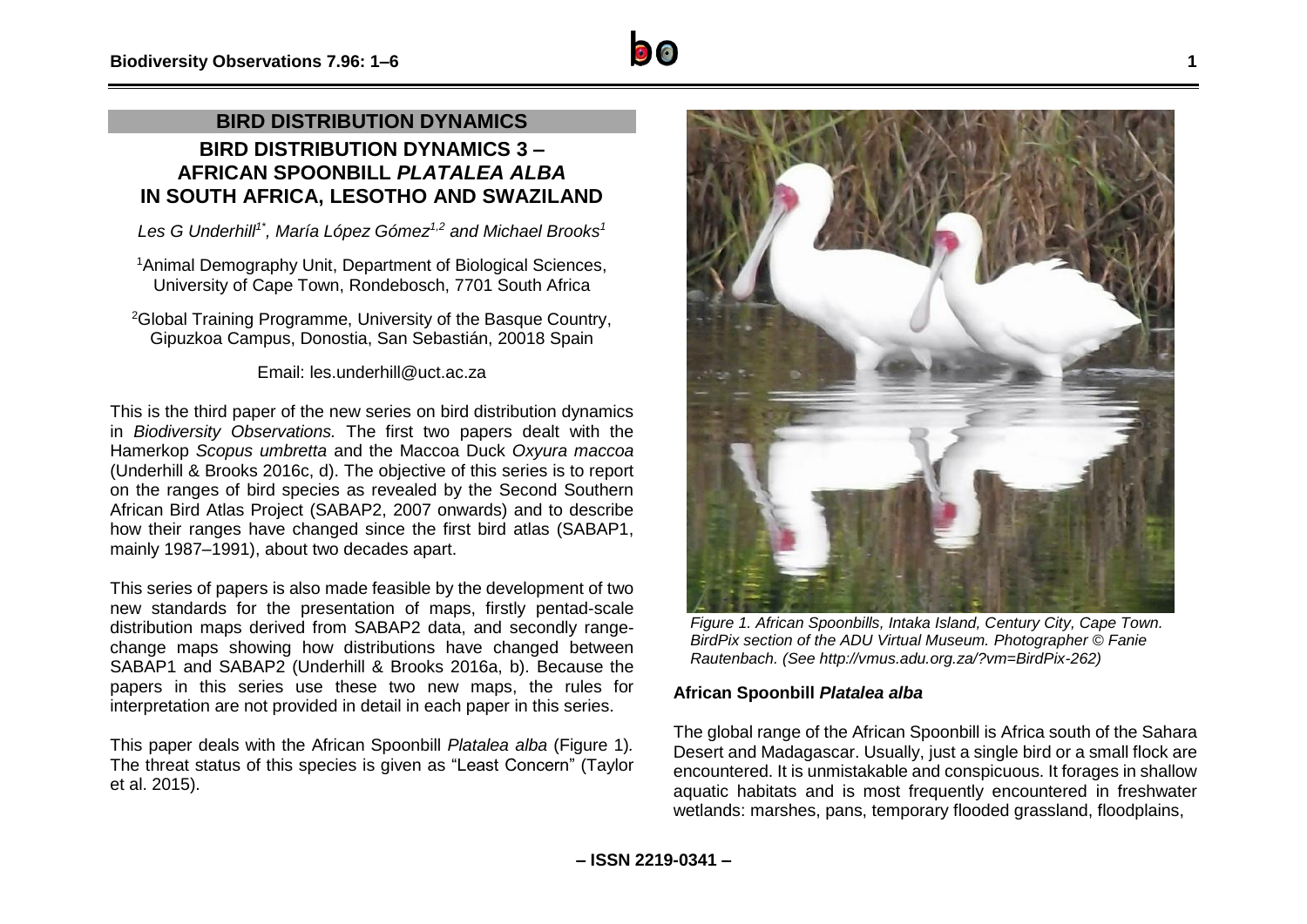

*Figure 2: SABAP2 distribution map for the African Spoonbill in southern Africa, downloaded 19 December 2016. The detailed interpretation of this map is provided by Underhill & Brooks (2016a). Pentads with four or more checklists are either shaded white, species not recorded, or in colour, with shades based on reporting rate: yellow 0– 6.9%, orange 6.9–13.8%, light green 13.8–21.7%, dark green 21.7–34.0%, light blue 34.0–49.0 % and dark blue 49.0–100%. In pentads shaded grey or with white dots, there are one, two or three full protocol checklists, or there are ad hoc lists, or incidental records. In pentads shaded grey, the species was recorded as present; in pentads with white dots the species has not been recorded. If a pentad has four or more checklists, and the species has been recorded on an ad hoc checklist or as an incidental recorded, it is shaded yellow, indicating that the species has a small reporting rate.*

 $\bullet$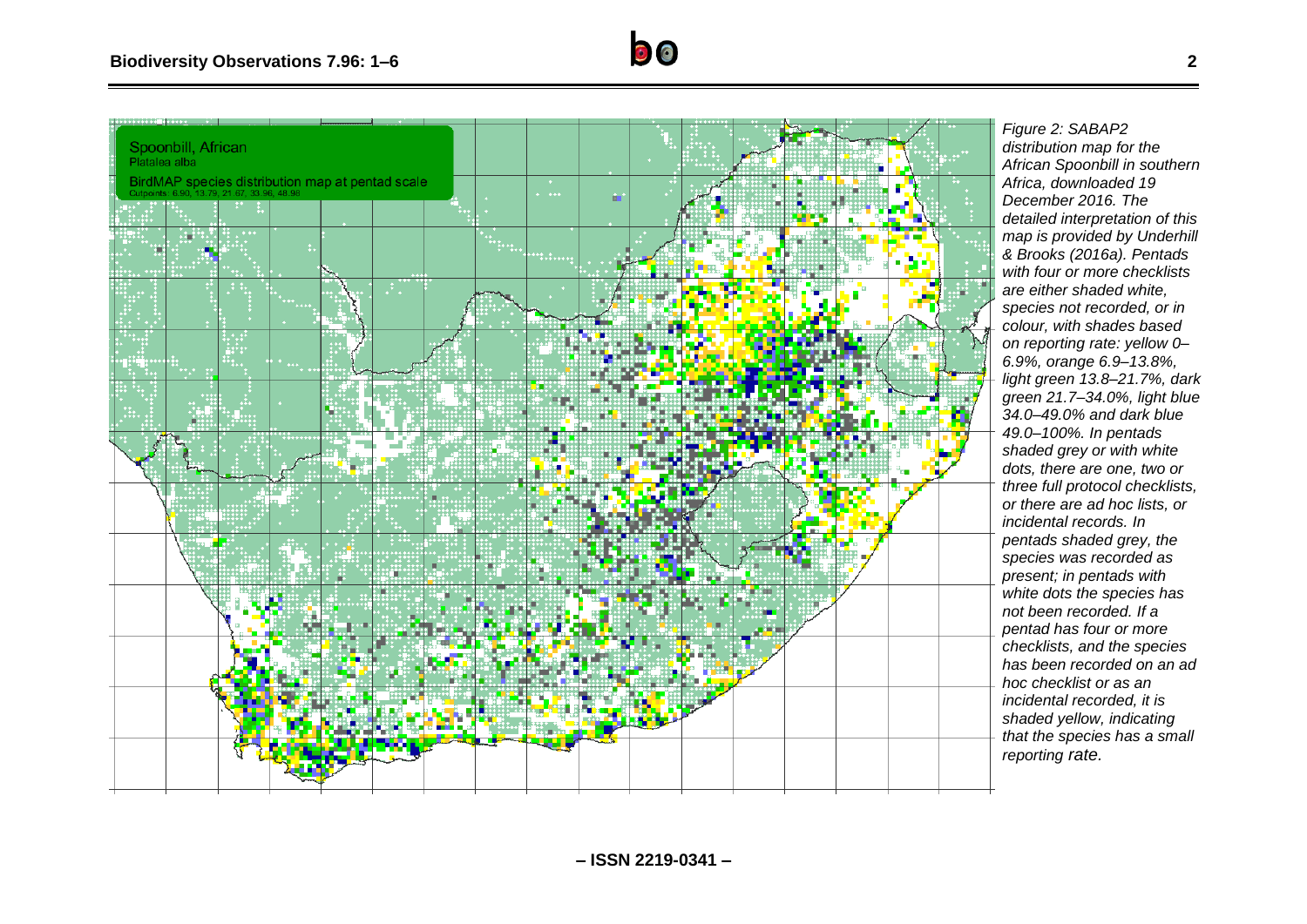

rivers, sewage ponds and dams, both large and small. It occasionally occurs in saltwater environments such as estuaries and coastal lagoons. Traditionally, the best habitat has been the permanent wetlands of the highveld areas of the South Africa's interior (Tarboton et al 1987, Hockey et al. 1989, Anderson 1997).

At the start of the 20th century, its distribution seems to have been distinctly small. The verbal description of the distribution then was follows: "In South Africa [read southern Africa], the present species is by no means common; it is hardly known in the Cape Colony, but it appears to be occasionally met with in Natal and the Transvaal, and to be fairly abundant in the Lake Ngami region and on the Zambesi" (Stark & Sclater 1906). During the 20th century, it expanded massively in range and abundance (Anderson 1997); it reached the Western Cape in the 1950s (Hockey et al. 1987). Its success has been attributed to its ability to adapt to artificial wetlands, even in more or less urban contexts; its description as "highly nomadic, without evidence of any regular seasonal movements" is a characteristic which enables it to exploit temporary wetlands; it reached the Western Cape in the 1950s. (Whitelaw 1968, Tarboton et al 1987, Hockey et al. 1989, Anderson 1997). It breeds in colonies, usually along with other colonial waterbirds, such as herons, egrets, ibises and cormorants. Hockey et al. (1989) noted that the African Spoonbill is "more susceptible to human disturbance when breeding than most other species in mixed colonies."

The SABAP2 pentad-scale distribution map is typical of a waterbird, with the scattering of pentads reflecting the scattering of suitable wetlands (Figure 2). The core of its distribution lies across the highaltitude grasslands of the interiot of South Africa, and also in the Overberg and Swartland regions of the Western Cape, where there are multiple farm dams and other artificial wetlands. The distribution extends from Swartland along the coastal regions of the Eastern Cape, where there are also many wetlands, both natural and artificial. It is scarce in the arid northwestern parts of South Africa, the Limpopo

River valley, the escarpment in Mpumalanga, Lesotho and Swaziland. The urban areas of central Gauteng are shaded yellow, indicating low reporting rates in this densely populated area.

In Figure 3, the approach described in Underhill & Brooks (2016b) was used to classify the quarter degree grid cells into six categories of increase and decrease. The relative increases and decreases are estimated using the Griffioen transformation (Underhill & Brooks 2016b), and involve an assumption that, in pentads where African Spoonbill occurs, they are randomly distributed across the landscape, i.e. they are not clustered or in flocks. For the African Spoonbill, this is probably partially true, given that it occurs mostly singly or in small flocks.

*Table 1. Range-change summary for the African Spoonbill between SABAP1 and SABAP2. The table provides a count of the number of quarter degree grid cells of each colour in Figure 3. Also shown are the same summaries when the analysis is restricted to grid cells with at least 30 checklists for both SABAP1 and SABAP2.*

| <b>Status</b>      | <b>Four checklists for</b><br><b>SABAP1 &amp; SABAP2</b> |     | 30 checklists for<br><b>SABAP1 &amp; SABAP2</b> |     |
|--------------------|----------------------------------------------------------|-----|-------------------------------------------------|-----|
|                    | <b>Count</b>                                             | %   | <b>Count</b>                                    | %   |
| Red (very large)   |                                                          |     |                                                 |     |
| decrease)          | 477                                                      | 38  | 180                                             | 31  |
| Orange (large      |                                                          |     |                                                 |     |
| decrease)          | 250                                                      | 20  | 136                                             | 23  |
| Yellow (small      |                                                          |     |                                                 |     |
| decrease)          | 130                                                      | 10  | 72                                              | 12  |
| Light green (small |                                                          |     |                                                 |     |
| increase)          | 101                                                      | 8   | 57                                              | 10  |
| Dark green (large  |                                                          |     |                                                 |     |
| increase)          | 125                                                      | 10  | 68                                              | 12  |
| Blue (very large)  |                                                          |     |                                                 |     |
| increase)          | 189                                                      | 15  | 67                                              | 12  |
| Total              | 1272                                                     | 100 | 580                                             | 100 |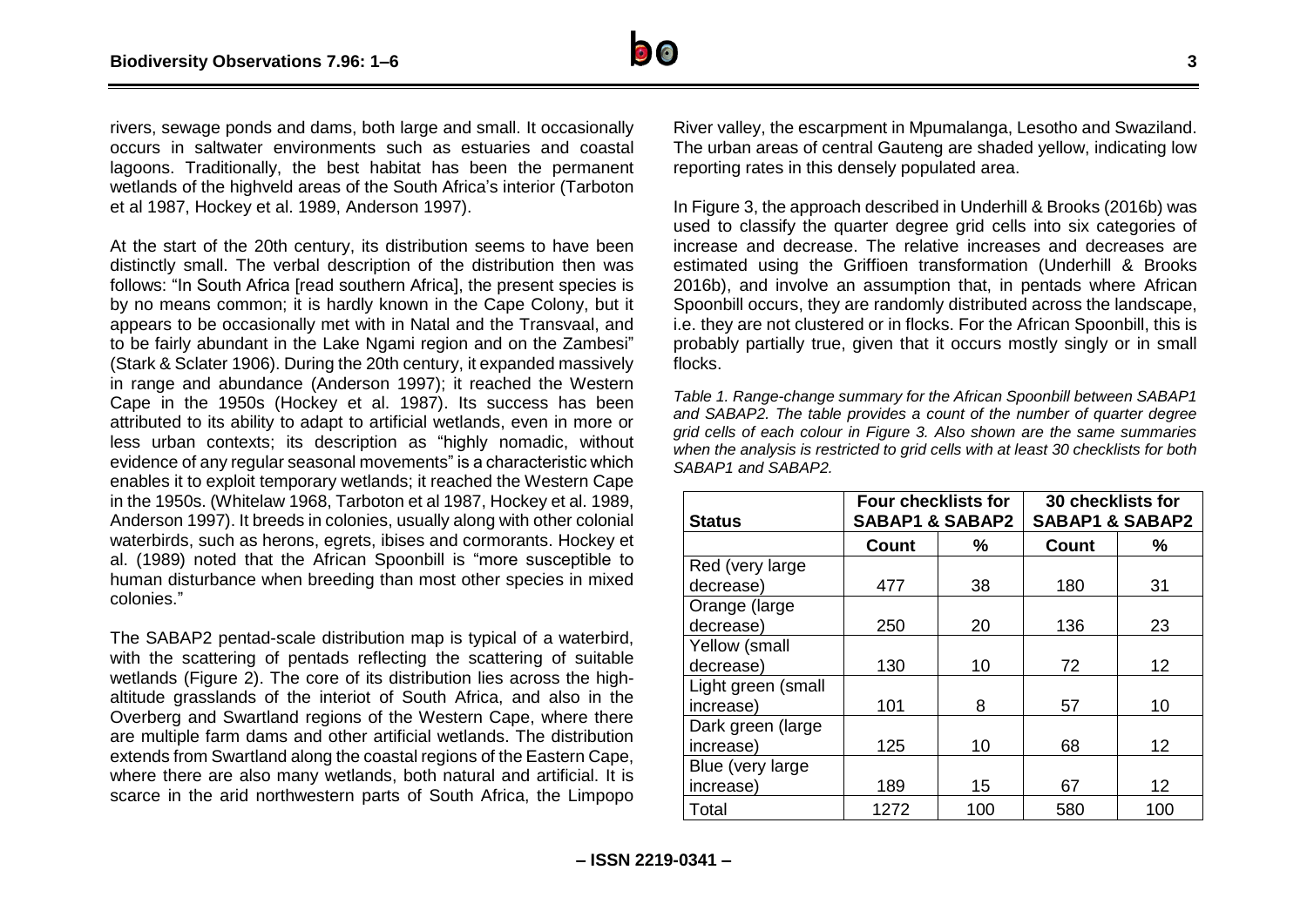

*map between SABAP1 and SABAP2 for the African Spoonbill, downloaded 19 December 2016. Red, orange and yellow represent quarterdegree grid cells with very large, large, and small relative decreases and blue, dark green and light green represent grid cells with very large, large and small relative increases. A count of the number of grid cells in each category is provided in Table 1. All these gird cells had African Spoonbills recorded in them either in SABAP1 or in SABAP2 or in both. Fuller information on the interpretation of this range-change map is provided in Underhill & Brooks (2016b).*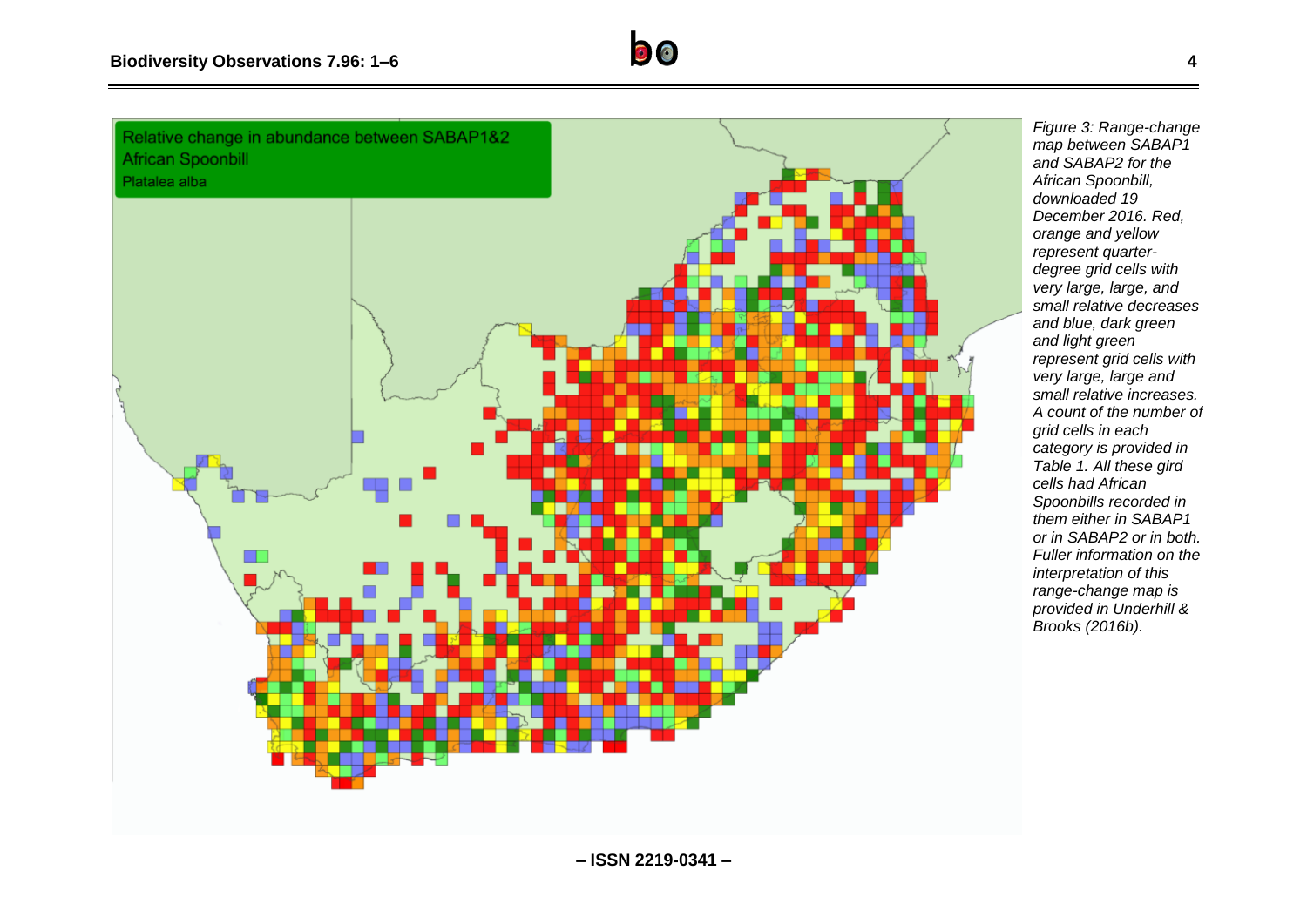

Figure 2 shows results for only the 1272 quarter degree grid cells for which there are four or more checklists for both SABAP1 and SABAP2 and in which African Spoonbill occurred in either SABAP1 or SABAP2 (Table 1). In other words, grid cells in which African Spoonbill did not occur in either project are not included in this analysis. Of these 1272 quarter degree grid cells, 477 (38%) are red, and 250 (20%) are orange. This suggests very large (red) or large (orange) decreases in 58% of the quarter degree grid cells.The numbers of grid cells shaded blue (very large increase) and dark green (large increase) are 189 (15%) and 125 (10%) respectively. The apparent decreases massively outweigh the apparent increases.

Because this analysis uses grid cells with as few as four checklists in either SABAP1 or SABAP2, results are subject to sampling error (Underhill & Brooks 2016b). When the analysis is restricted to grid cells with at least 30 checklists in both SABAP1 and SABAP2, sampling error is considerably smaller, but there are only 580 grid cells which meet this criterion (Table 2). In this restricted analysis, 54% of grid cells show large or very large decreases, and 24% show large or very large increases.

Overall, the most likely scenario is that the expansion in range and increase in abundance which the African Spoonbill clearly experienced for most of the 20th century has come to an end. It appears likely that the spoonbill has started to decrease in abundance in the two decades since SABAP2.

Because of its nomadic behaviour, counts of African Spoonbills at individual wetlands are unlikely to be able to help us understand overall population trends. This is borne out by the results reported by Taylor et al. (1999), where the graphics show large inter-year fluctuations at wetlands, with the largest value being an order of magnitude larger than the smallest. It is likely that an annual trend index based on the SABAP2 data will provide a reliable measure of population trend for African Spoonbill.

#### **Acknowledgements**

This paper is part of a series which celebrates the contributions of thousands of citizen scientists to the databases of the first and second bird atlas projects in southern Africa (SABAP1 and SABAP2). SABAP2 (Underhill 2016) is a partnership project of SANBI (South African National Biodiversity Institute), BirdLife South Africa and the Animal Demography Unit in the Department of Biological Sciences at the University of Cape Town.

#### **References**

**Anderson MD** (1997). African Spoonbill *Platalea alba.* In: Harrison JA, Allan DG, Underhill LG, Herremans M, Tree AJ, Parker V, Brown CJ (eds) The atlas of southern African birds. Vol. 2: Passerines. pp. 110- 111. BirdLife South Africa, Johannesburg.

**Hockey PAR, Underhill LG, Neatherway M, Ryan PG** 1989. Atlas of the birds of the southwestern Cape. Cape Bird Club, Cape Town.

**Stark A, Sclater WL** 1906. The birds of South Africa. Vol. 4. RH Porter, London.

**Tarboton WR, Kemp MI, Kemp AC** 1987. Birds of the Transvaal. Transvaal Museum, Pretoria.

**Taylor MR, Peacock F, Wanless RM** (eds) 2015. The 2015 Eskom Red Data Book of birds of South Africa, Lesotho and Swaziland. BirdLife South Africa, Johannesburg.

**Taylor PB, Navarro RA, Wren-Sargent M, Harrison JA, Kieswetter SL** 1999. TOTAL CWAC Report: Coordinated Waterbird Counts in South Africa, 1992–97. Avian Demography Unit, Cape Town.